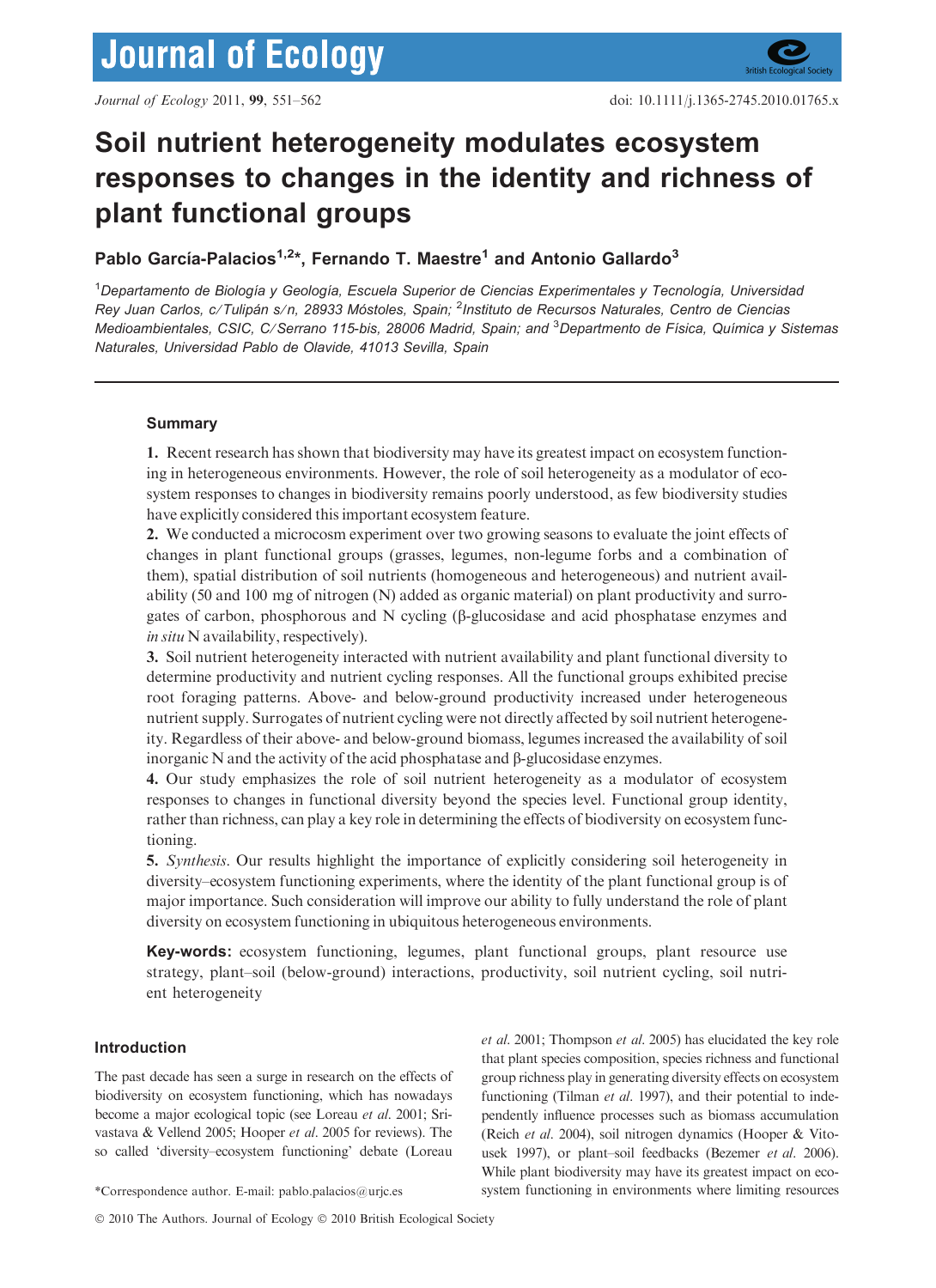such as nutrients are heterogeneously distributed in space (Cardinale, Nelson & Palmer 2000; Tylianakis et al. 2008), few diversity–ecosystem functioning studies have explicitly considered the spatial heterogeneity in the availability of soil resources (hereafter soil heterogeneity; Maestre & Reynolds 2006a, 2007a; Wacker et al. 2008). Therefore, little is known on the potential effects of soil heterogeneity as a modulator of ecosystem responses to changes in biodiversity, particularly when these relate to modifications in the diversity of functional groups.

In the natural world, soil heterogeneity is ubiquitous in most ecosystems (Jackson & Caldwell 1993; Gross, Pregitzer & Burton 1995; Ryel, Caldwell & Manwaring 1996; Farley & Fitter 1999). Plants have developed different foraging mechanisms to deal with such heterogeneity, including root proliferation into nutrient patches (Hutchings & de Kroon 1994), changes in nutrient uptake capacity (Jackson, Manwaring & Caldwell 1990) and modifications in biomass allocation (Hutchings, John & Wijesinghe 2003). Through these responses, soil heterogeneity can alter population structure (Day, Hutchings & John 2003) and community dynamics (Wijesinghe, John & Hutchings 2005), and has even the potential to modulate the effects of global change drivers on plant communities (Maestre, Bradford & Reynolds 2005; Maestre & Reynolds 2006a; b). Soil heterogeneity has also been found to increase the slope of the diversity–ecosystem function relationship, suggesting that biodiversity may have its greatest impact on the functioning of diverse, naturally heterogeneous ecosystems (Tylianakis et al. 2008). When a diverse array of niches is available through different levels of heterogeneity, complementarity resource use may lead to a positive relationship between diversity and function (Loreau, Mouquet & González 2003; Gross et al. 2007). Indeed, the consideration of soil heterogeneity may help to understand and reconcile the discrepancies observed in experiments and observational studies devoted to assess the effects of biodiversity on ecosystem functioning (Jiang, Wan & Li 2009), and such consideration has been advocated to fully understand the importance of biodiversity for ecosystem functioning in real ecosystems (Tylianakis et al. 2008).

The number of plant functional groups is considered to be especially important in generating biodiversity effects on ecosystem functioning (Reich et al. 2004). Each functional group encompasses a variety of ecophysiological traits and represents a fraction of total functional diversity (McLaren & Turkington 2010). It is well documented that the identity of certain functional groups, such as legumes (Mulder, Uliassi & Doak 2001; Spehn et al. 2002), may have higher functional significance than the number (richness) of functional groups (Hooper  $\&$ Vitousek 1997; Stephan, Meyer & Schmid 2000). In addition, plant functional group diversity and identity are also crucial to improve our understanding of the ecological consequences of soil heterogeneity. The foraging scale–precision hypothesis (Campbell, Grime & Mackey 1991) proposed a trade-off between the spatial scale over which plant species forage and the precision to proliferate roots in nutrient-rich patches as a potential explanation for species coexistence. This influential hypothesis has been tested for a small number of species (Einsmann et al. 1999; Wijesinghe, John & Hutchings 2001; Rajaniemi & Reynolds 2004). Recent tests of this hypothesis (Kembel & Cahill 2005; de Kroon & Mommer 2006) have pointed out the necessity of placing foraging ability in the broader context of plant traits and resource economy strategies (Kembel et al. 2008). Differences in nutrient uptake strategies between plant functional groups influence the degree and rate of depletion of nutrient-rich patches in heterogeneous environments (Gross et al. 2007). This depletion affects nutrient availability for soil microbes and potentially modulates the competition between plants and microbes for them (Wardle 2002). In addition, the depletion of nutrient patches limits the potential long-term benefits of selective root proliferation (Hodge et al. 1998; Fransen & de Kroon 2001). Therefore, the study of resource use strategies within the context of plant functional groups can contribute to understanding how root foraging ability affects plant community structure beyond the species level.

Most experiments on the ecological consequences of soil heterogeneity carried out to date have focused on plant responses such as primary productivity (e.g. Wijesinghe, John & Hutchings 2005; Maestre & Reynolds 2007b; Wacker et al. 2008) and have barely evaluated its effects on nutrient cycling, even though soil heterogeneity may drive processes like N mineralization (Manzoni, Porporato & Schimel 2008). Recent investigations have shown that the study of individual ecosystem processes in isolation will underestimate the levels of biodiversity required to maintain multifunctional ecosystems (Hector & Bagchi 2007; Zavaleta et al. 2010), and thus the analysis of multiple ecosystem functions is being recommended in biodiversity research (Reiss et al. 2009).

To our knowledge, no previous study has evaluated how multiple ecosystem processes respond to simultaneous changes in plant functional group diversity, soil heterogeneity and nutrient availability. To address this need, we conducted a common-garden experiment over two growing seasons to evaluate the joint effects of these factors on the resource use strategies of a model plant community, and on ecosystem processes such as primary productivity and nutrient cycling. For the experiment, we used fast-growing plant species occurring in prairie communities of semi-arid Mediterranean regions planted in their natural soil, as this approach permits the interpretation of plant and soil responses to soil heterogeneity in a more realistic context (Hodge 2004). Using this model system, we tested the following hypotheses: (i) soil heterogeneity modulates the influence of plant functional group diversity on productivity and nutrient cycling; we expect strong positive effects of plant functional groups on these ecosystem processes to be particularly evident under heterogeneous conditions of nutrient supply (Tylianakis et al. 2008), (ii) soil heterogeneity improves the performance of plant communities and hence the rate of nutrient cycling through an increase in nutrient uptake and root foraging precision (Maestre, Bradford & Reynolds 2005; Wijesinghe, John & Hutchings 2005), and (iii) the identity of plant functional groups will have strong effects on ecosystem functioning; in particular, we expect legumes to enhance nitrogen dynamics (Stephan, Meyer & Schmid 2000; McLaren & Turkington 2010).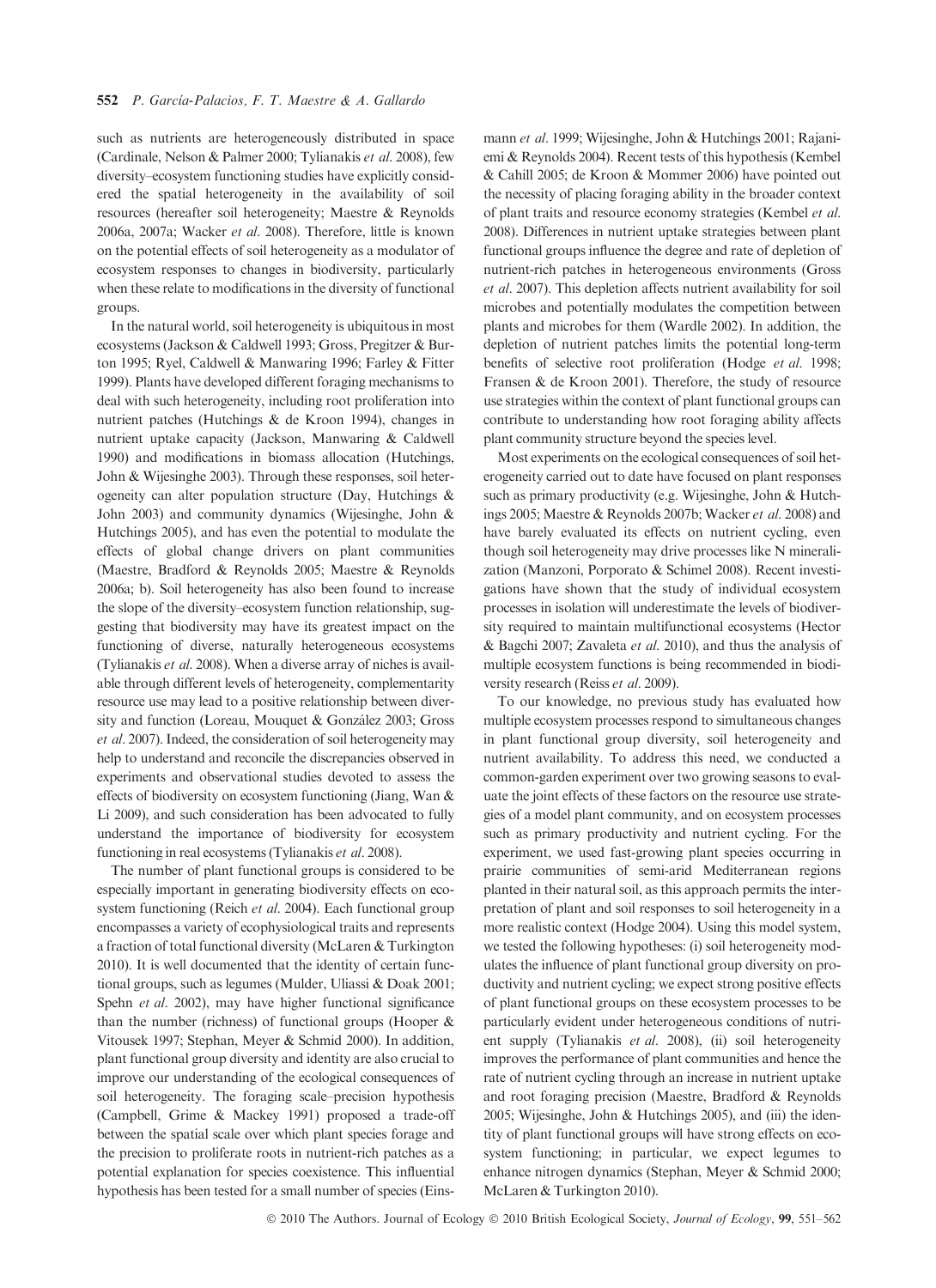#### Materials and methods

## EXPERIMENTAL DESIGN AND GROWING CONDITIONS

We conducted a microcosm common-garden experiment in the plant growth facilities of the Rey Juan Carlos University between February 2008 and June 2009. These facilities are located in Móstoles, in central Spain (40°18′48″N, 38°52′57″W, 632 m a.s.l.). The experiment consisted of three treatments: four levels of plant functional group (PFG) richness (three PFG monocultures and one 3-PFG mixture), two levels of nutrient availability (NA: 50 and 100 mg N added as  $\rm ^{15}N$ labelled Lolium multiflorum shoots) and two levels of nutrient heterogeneity (NH: homogeneous and heterogeneous). We established nine replicates for each of the 16 treatment combinations, totalling 144 assemblages.

For the experiment we selected 27 herbaceous perennial plant species naturally occurring in semi-arid Mediterranean roadside slopes and abandoned fields undergoing secondary succession. We assembled three different PFG pools (grasses, legumes and nonlegume forbs; hereafter referred to as 'NLFs'), each one containing nine species (Table 1). This functional group classification has been widely used when working with grassland species because it is based on traits that are potentially relevant to the response variables (e.g. biomass production, resource use strategies, N-fixation ability; Reich et al. 2001; Gross et al. 2007; McLaren & Turkington 2010). The three PFG monocultures were obtained by randomly selecting six different species from each pool. The 3-PFG mixture was created with two randomly selected species of each pool, forming a six-species community. In each treatment combination, the composition of the nine replicates was modified when needed to guarantee that they differed by at least two species. This design allows us to evaluate the effects of PFGs on the response variables independently from the effect of species richness. Seeds of the 27 species were obtained from commercial suppliers (Intersemillas Ltd, Valencia, Spain). Their germination time was tested in a pilot experiment and used to correct the date of sowing. Species were pooled and sowed into three groups according to germination times. The seeds of each species were sown by hand and allocated randomly at a density of 400 seeds  $m^{-2}$ . Six weeks after sowing, some individuals were removed to correct species density to a final density of 60 individuals  $m^{-2}$  per species. Weeds were regularly removed during the experiment.

Microcosms consisted of PVC pots (depth 33 cm, diameter 24 cm) filled first with 3 cm of sand (for drainage), and then with a  $60:40$  mixture of soil and sand (7600 and 5000 cm<sup>3</sup>, respectively). We collected the soil from a roadside slope located in the

surroundings of the Rey Juan Carlos University. To minimize interactions with the soil seed bank, the first 5-cm layer of this soil was removed, which in these areas concentrates 95% of all seeds present in the seedbank (Garcia-Fayos et al. 1995). The resulting mix of soil (calcareous type,  $pH = 8.2$ ) and sand (hereafter referred to as 'background soil') had very low fertility  $(0.143 \pm 0.01 \text{ mg}$  total N g<sup>-1</sup> soil and  $0.389 \pm 0.02 \text{ mg}$  total P g<sup>-1</sup> soil; mean  $\pm$  SE,  $n = 10$ ). To recreate realistic microbial communities, all the pots were initially irrigated with 500 mL of a soil microbial inoculum (Maestre, Bradford & Reynolds 2005). To obtain this inoculum, 10 kg of fresh soil from the roadside slope (containing species from the three PFG pools) were mixed with 75 L of water. Roots from legume species were collected in the roadside slope and added to the soil microbial inoculum in order to promote the formation of bacteria nodules.

We added <sup>15</sup>N-labelled *Lolium multiflorum* shoots (3.84 atom%  $15N$ , 2.23% N, 0.44% P) to each microcosm. This material was synthesized by growing L. multiflorum in sterilized sand under greenhouse conditions (16 °C air temperature, 50% average relative humidity, 148  $\mu$ mol m<sup>-2</sup> s<sup>-2</sup> PAR). We used *L. multiflorum* shoots as organic material because of its dominance in the prairie roadside slope where the soil was collected (García-Palacios, personal observation). The growing medium was irrigated twice weekly with a nutritive solution containing 800 mg L<sup>-1 15</sup>NH4 <sup>15</sup>NO<sub>3</sub> (5 atom% <sup>15</sup>N, Isotec, Miamisburg, OH, USA). After 8 weeks of growth, L. multiflorum plants were harvested and their shoots air-dried at 60  $^{\circ}$ C to constant weight.

The two NA levels (50 mg and 100 mg  $^{15}N$  per microcosm) were obtained by adding 2.24 g and 4.48 g of  $^{15}N$ -labelled *L. multiflorum* shoots, respectively. Within each NA level, the organic material was either added as a patch (heterogeneous treatment) or homogeneously mixed with the background soil along the entire pot volume (homogeneous treatment). In the heterogeneous microcosms, we mixed 100 cm<sup>3</sup> of background soil with the organic material and introduced this mix into a 137  $\text{cm}^3$  plastic cylinder (length 7  $\text{cm}$ , internal diameter 5 cm) consisting of a light mesh with square pores  $5 \times 10$  mm in size (see Appendix S1 in Supporting Information). We refer to this as the patch cylinder. A second (control) cylinder, filled only with background soil, was placed 6 cm away from the patch cylinder (Maestre, Bradford & Reynolds 2005). In the homogeneous microcosms, two plastic cylinders were placed within the pot as in the heterogeneous treatments. These patches were filled up with the same mixture of organic material and background soil present in the rest of the homogeneous pot. Cylinders in both homogeneous and heterogeneous treatments were located 10 cm below the soil surface (Appendix S1).

Table 1. Species composition of the three plant functional groups (PFGs) pools used to obtain the four PFG levels (three PFG monocultures and one 3-PFG mixture)

| Grasses                 | Legumes                | Non-legume forbs      |
|-------------------------|------------------------|-----------------------|
| Dactylis glomerata      | Anthyllis vulneraria   | Achillea millefolium  |
| Festuca glauca          | Dorycnium pentaphyllum | Dianthus barbatus     |
| Koeleria glauca         | Lotus corniculatus     | Gypsophila paniculata |
| Lolium perenne          | Medicago lupulina      | Hypericum perforatum  |
| Lygeum spartum          | Medicago sativa        | Inula viscosa         |
| Pennisetum clandestinum | Melilotus officinalis  | Nepeta mussini        |
| Phleum pratense         | Onobrychis viciifolia  | Plantago lanceolata   |
| Poa pratensis           | Trifolium pratense     | Saponaria ocymoides   |
| Poa trivialis           | Trifolium repens       | Viola odorata         |

© 2010 The Authors. Journal of Ecology © 2010 British Ecological Society, Journal of Ecology, 99, 551–562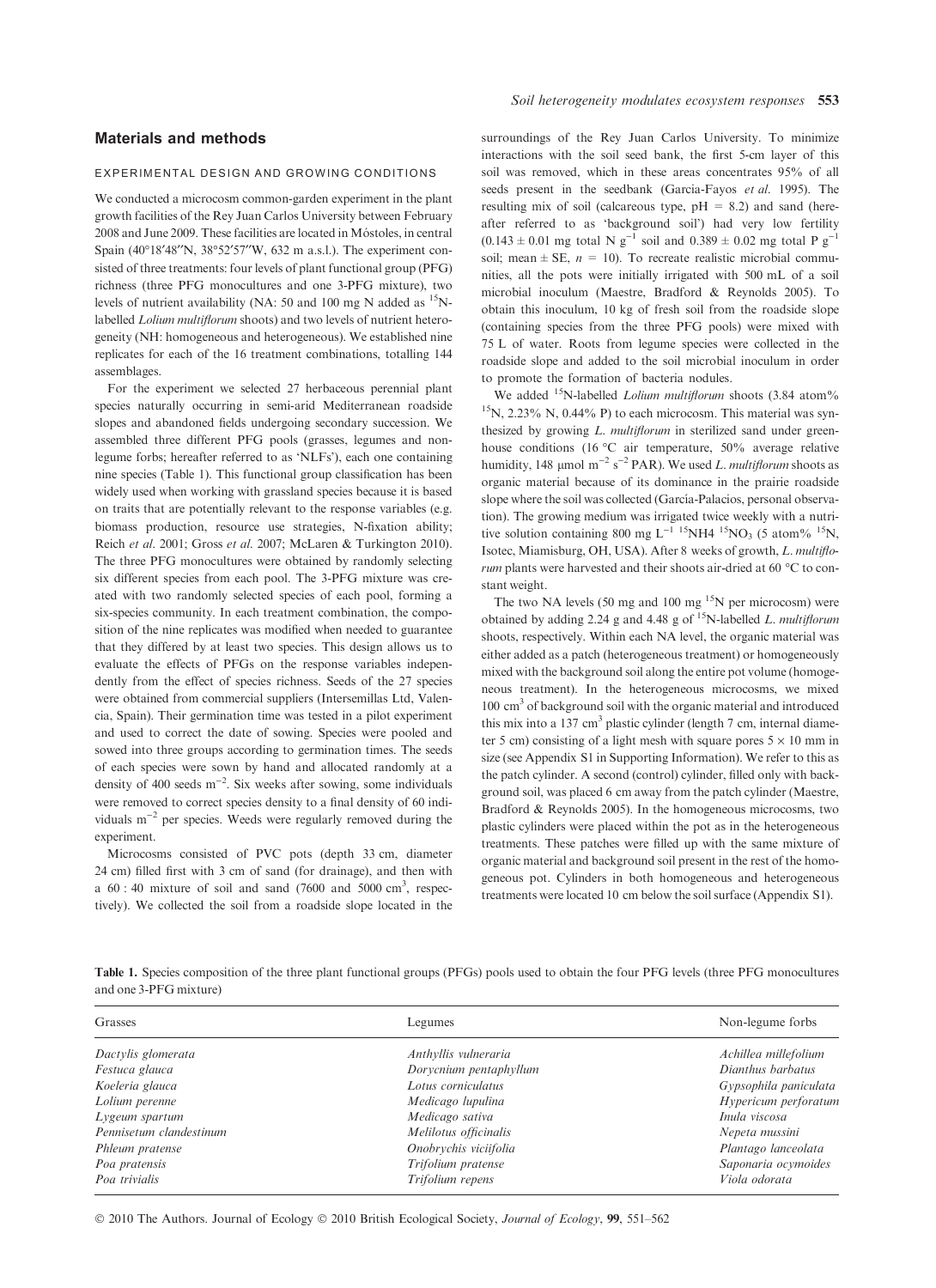To simulate field conditions similar to those experienced by semiarid grasslands in central Spain, all the microcosms were kept under ambient light, temperature and rainfall (mean monthly temperature = 14.16  $\pm$  1.48 °C, mean monthly rainfall = 34.71 mm  $\pm$  6.68; Appendix S2). However, to facilitate seedling establishment, all microcosms were watered three times per week with 1 L per irrigation during the first 6 weeks of the experiment. Because of the black colour of the PVC pots, and the low rainfall and high temperature experienced during summer (Appendix S2), all microcosms were additionally watered once a week with 1 L per irrigation in July and August 2008 to reduce potential extreme drought conditions.

#### SAMPLING AND HARVESTING

Uptake of N from added organic material was determined for the foliar material at the community level. To do this, we harvested in both June 2008 and May 2009 two leaves from the upper part of the canopy of all the plants growing in each microcosm. This harvesting allowed us to compare short- vs. long-term changes in N uptake. Leaves were dried at 60 °C until constant weight, ground to a fine powder and mixed to create a composite sample for each microcosm. A subsample was injected into an elemental analyser (PDZ Europa ANCA-GSL, Sercon Ltd, Cheshire, UK) interfaced to an isotope ratio mass spectrometer (IRMS, Sercon Ltd, Cheshire, UK). Nitrogen was separated on a Carbosieve GC column (65 °C, 65 mL min<sup>-1</sup>) before entering the IRMS. The atom% 15N excess was calculated by subtracting 0.366 (atmospheric background). The amount of N captured was estimated as the percentage of N added in the organic material that was captured by assemblages (NCA) as  $[(mg^{15}N \text{ in foliar tissue})/(mg^{15}N$ in added organic material)]  $\times$  100 (Maestre, Bradford & Reynolds 2005). To compare short- vs. long-term changes in NCA, nondestructive harvests were carried out in June 2008 and in May 2009, respectively. We acknowledge that our NCA measurements do not discriminate between the root foraging behaviour of individual plant species, which commonly differ in their ability to proliferate roots into nutrient patches (Einsmann et al. 1999), and thus on their ability to capture soil N. However, they are a good estimator of the ability of plant assemblages to acquire N during the decomposition of the organic material (Maestre, Bradford & Reynolds 2005), and thus a suitable measure to test our second hypothesis.

Cover (estimated with the point quadrat method) and height (measured with a ruler) of each individual plant was measured at the end of the two growing seasons (June 2008 and June 2009). In June 2009, above-ground biomass of all the microcosms was cut at the soil surface and sorted to species. Plant shoots were dried at 60  $^{\circ}$ C to constant weight. The good allometric relationship found between aboveground biomass and plant cover in 2009 ( $R^2 = 0.31$ ,  $P = 0.0001$ ,  $n = 144$ ) was used to calculate above-ground biomass in 2008 from cover data without the need of harvesting. Plant height was not related to biomass ( $R^2 = 0.003$ ,  $P = 0.452$ ,  $n = 144$ ) and thus not further considered. We estimated above-ground net primary productivity (ANPP) in both 2008 and 2009 from above-ground biomass because the latter is an appropriate surrogate of ANPP in communities such as the one we studied (Scurlock, Johnson & Olson 2002).

After above-ground harvesting, soil was carefully removed from each microcosm and the roots were harvested. The soil was bulked, sieved (2 mm mesh) and air-dried for 15 days for further analyses. At harvesting, three randomly selected soil cores  $(5 \times 20 \text{ cm})$  were removed from the same locations in all the pots to measure root

density (g  $\text{cm}^{-3}$ ). We washed the roots using a 500-µm mesh size sieve to retrieve fine roots. We did not attempt to distinguish between live and dead roots, or to separate them by species. All roots were dried at  $60^{\circ}$ C to constant weight. The total root biomass from 16 microcosms containing all possible treatment combinations was measured. The good allometric relation found between total root biomass in the whole microcosm and root density in the three soil cores ( $R^2 = 0.67$ ,  $P \le 0.0001$ ,  $n = 16$ ) was used to calculate below-ground biomass in all the microcosms. Grasslands typically have shallow root systems (Jackson *et al.* 1996). Thus, changes to root biomass in  $0-20$  cm depth should serve as a reliable index of below-ground net primary productivity (BNPP) in 2009 (Douglas 2007). To measure root foraging precision, we harvested the roots within control and patch cylinders separately from the bulk soil. All roots were dried at 60  $^{\circ}$ C and weighted. Root foraging precision was estimated with the relative interaction index (RII) proposed by Armas, Pugnaire & Ordiales (2004). In the heterogeneous treatments, RII was calculated as  $(RB_p - RB_c)/(RB_p + RB_c)$ , where  $RB_p$  and  $RB_c$  are the root biomass in the patch and control cylinders, respectively. This index ranges from  $-1$  to  $+1$ : a value of zero indicates equal root growth in nutrient patches and background soil (no precision of foraging). Increasing positive values indicate increasing precision (root biomass proliferation into the nutrient patch). In the homogeneous treatment, the cylinder located in the same location as the patch cylinder in the heterogeneous treatment was treated as the patch cylinder for the purposes of calculating the RII index. Root foraging precision and N uptake were employed to assess differences in resource use strategies by the three PFG evaluated. Root foraging precision is an important parameter in studies of root proliferation (de Kroon & Mommer 2006) and is related to a range of ecophysiological traits involved in plant resource use economy (Kembel et al. 2008).

#### SOIL ANALYSES

We measured the activity of  $\beta$ -glucosidase and acid phosphatase enzymes, and in situ N availability rate as surrogates of nutrient cycling. These two enzymes are strongly related to carbon  $(\beta$ -glucosidase) and phosphorous (acid phosphatase) cycling (Tabatabai 1982), which are critical determinants of the functioning of arid and semiarid ecosystems (Whitford 2002). In situ soil N availability is related to N mineralization (Subler, Blair & Edwards 1995). The activity of acid phosphatase was measured by determining the amount of  $p$ -nitrophenol (PNF) released from 0.5 g soil after incubation at 37  $^{\circ}$ C for 1 h with the substrate p-nitrophenyl phosphate in MUB buffer (pH 6.5; Tabatabai & Bremner 1969). The activity of  $\beta$ -glucosidase was measured according to Tabatabai (1982), following the procedure for phosphatase, but using  $p$ -nitrophenyl-b- $p$ -glucopyranoside as substrate and trishydroxymethyl aminomethane instead of NaOH. To estimate the in situ soil N availability rate, we used anionic and cationic exchange membranes (Castillo-Monroy et al. 2010; types I-100 and I-200, Electropure Excellion, Laguna Hills, CA, USA). Ionic exchange membranes (IEMs) were previously conditioned in the lab by immersing them in demineralized water at 82–90  $\degree$ C for 48 h. One  $2.5 \times 2.5$  cm IEM was buried between the plastic cylinders and incubated during 25 days. Surveys were carried out in May 2008 and May 2009 in 96 microcosms (six replicates per combination of treatments). Upon retrieval, we extracted the nutrients from the IEMs with a 2-m KCl solution and calculated the availability of  $NH_4^+$  and  $NO_3^-$  by colorimetry (indophenol blue method) using a microplate reader (Sims, Ellsworth & Mulvaney 1995). Mineral N was taken as the sum of  $NH_4^+$ -N and NO<sub>3</sub>-N.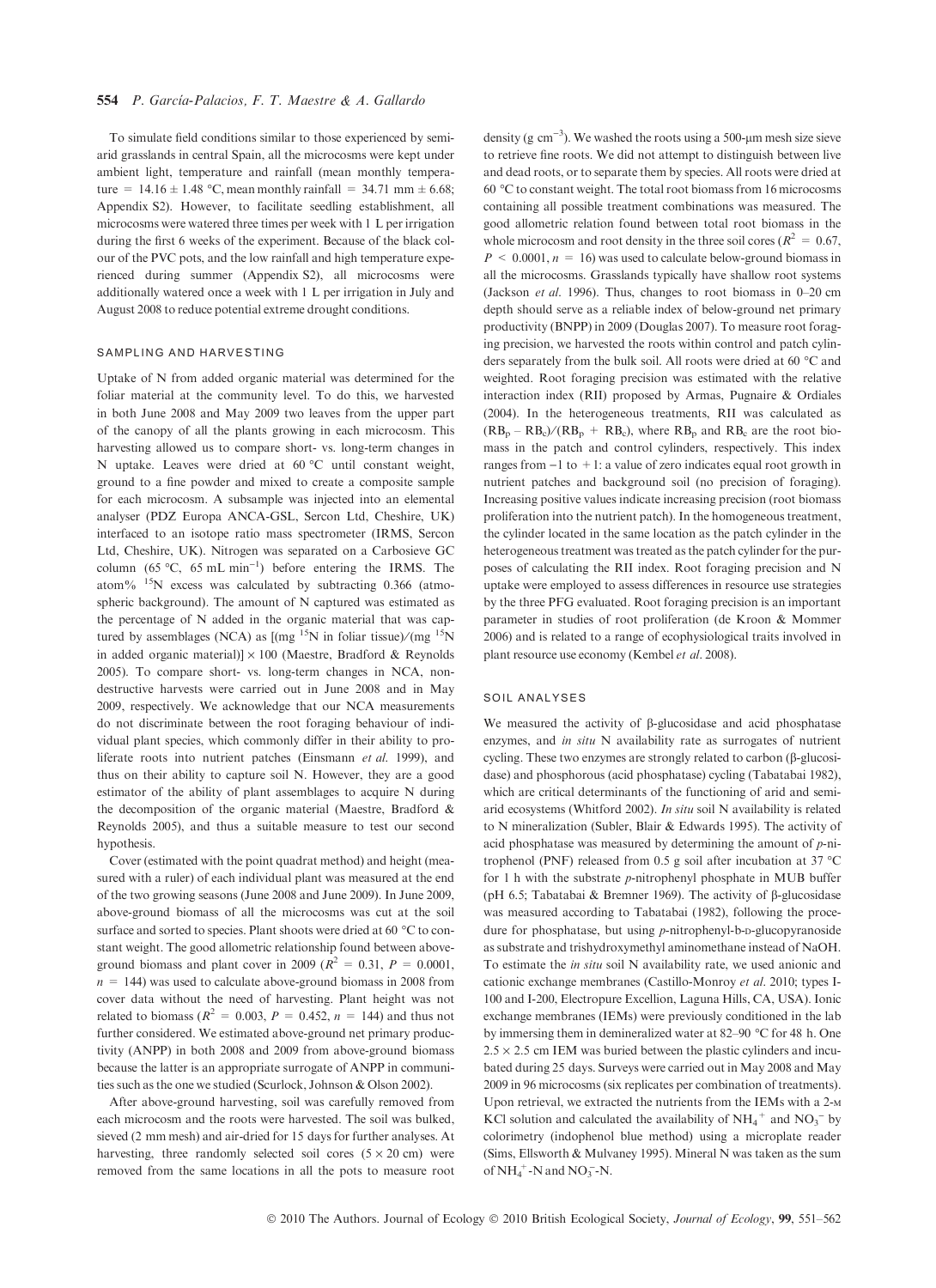#### STATISTICAL ANALYSES

We evaluated the effects of PFG, NA and NH on root foraging precision, nitrogen uptake (NCA), above-ground net primary productivity (ANPP), below-ground net primary productivity (BNPP) and the three soil functioning variables using a three-way anova. All factors were fixed. Above- and below-ground net primary productivity were introduced in the analyses of the soil variables as covariates. Relationships between plant cover and ANPP, and between root density and root biomass were evaluated using linear regression. Data were log-transformed when necessary to meet the assumptions of anova and ancova analyses. Where appropriate, Tukey's HSD test was used for *post hoc* comparisons. Analyses were carried out using spss version 14.0 (SPSS Inc., Chicago, IL, USA). Although we conducted a large number of statistical tests, P values were not adjusted for multiple testing as this approach is considered overly conservative (Gotelli & Ellison 2004).

#### **Results**

## ECOSYSTEM LEVEL RESPONSES TO SOIL HETEROGENEITY AND PLANT FUNCTIONAL GROUP DIVERSITY

Above-ground net primary productivity estimated in June 2008 and 2009 was significantly affected by soil nutrient heterogeneity ( $P = 0.020$  and 0.017, respectively; Appendix S3). Higher values of this variable were found under heterogeneous nutrient supply (Fig. 1a,b). In June 2008, the legumes and 3-PFG mixtures were about two times more productive than the grasses and non-legume forbs, respectively ( $P \le 0.001$ , post hoc results shown in Fig. 1a). In June 2009, we only found a marginally significant  $NH \times PFG$  interaction when analysing



Fig. 1. Above-ground net primary productivity (ANPP) in June 2008 (a) and 2009 (b). Below-ground net primary productivity (BNPP) in June 2009 is also shown in (b). Nutrient availability factor was collapsed in (a) to highlight the main significant effects of soil nutrient heterogeneity and plant functional group. Different lowercase letters in (a) indicate significant differences among plant functional group levels ( $P < 0.05$ , Tukey's HSD test after a one-way ANOVA). Values are means  $\pm 1$  SE ( $n = 18$  and 9 in (a) and (b), respectively). 50 and 100 mg N represent the two levels of nutrient availability provided. NLF = non-legume forbs, and 3-PFG = three plant functional group mixture. See Appendix S4 for *post hoc* analyses of the nutrient availability  $\times$  PFG significant interaction found when analysing BNPP.

© 2010 The Authors. Journal of Ecology © 2010 British Ecological Society, Journal of Ecology, 99, 551–562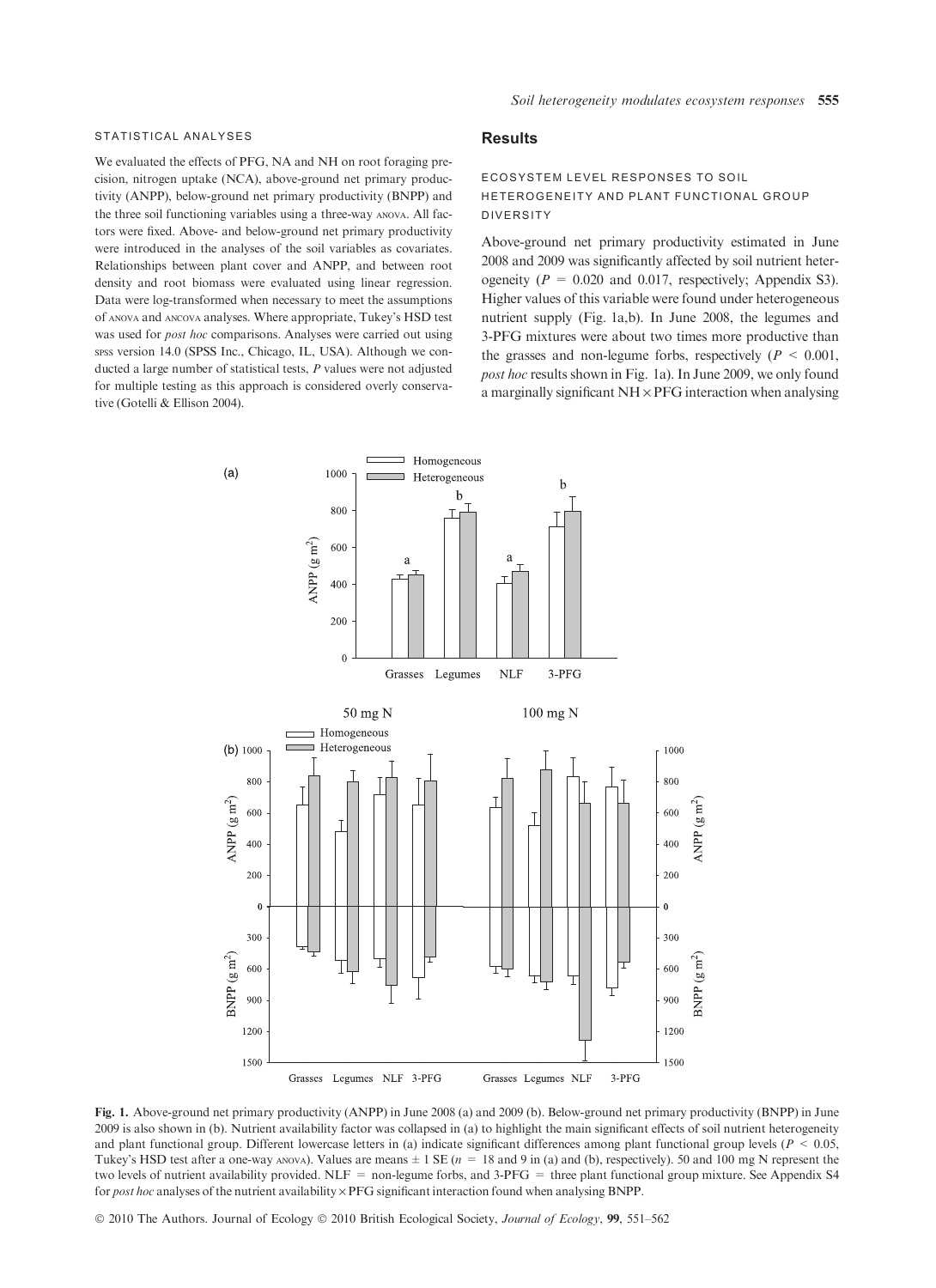ANPP ( $P = 0.060$ ; Appendix S3), suggesting that legumes and grasses were the only PFG more productive under heterogeneous nutrient supply at both low and high nutrient availabilities (Fig. 1b). Soil heterogeneity had positive effects on the estimated BNPP in 2009 (Fig. 1b,  $P \le 0.001$ ). The only significant interaction found when analysing BNPP at this time was NA  $\times$  PFG ( $P = 0.006$ ; Appendix S3); this interaction revealed a positive effect of the non-legume forbs, which was only found under conditions of high NA (see Appendix S4 for post hoc analyses).

Significant  $NH \times NA$  and  $NH \times PFG$  interactions were found when analysing the activity of  $\beta$ -glucosidase (Fig. 2a,  $P = 0.048$  and 0.002, respectively; Appendix S3). Nonetheless, when we included ANPP as a covariate ( $P = 0.002$ ; Appendix S5), the NH  $\times$  NA interaction became non-significant ( $P = 0.113$ ), but the NH × PFG interaction remained highly significant ( $P = 0.009$ ; Appendix S5). Under homogeneous nutrient supply, the highest values of this variable were found in the NLF microcosms, but in the heterogeneous treatment they were found in the legume microcosms (post hoc results in Fig. 2a). The activity of the acid phosphatase experienced an increase in the legume microcosms (post hoc results in Fig. 2b,  $P = 0.008$ ; Appendix S3), a positive effect that was still significant when we included ANPP as a covariate  $(P = 0.001;$  Appendix S5). Below-ground net primary productivity was not included in the analysis of β-glucosidase and acid phosphatase as a covariate because it was not significant  $(F_{1,127} = 0.05; \ P = 0.816 \text{ and } F_{1,127} = 0.28; \ P = 0.592,$ respectively).

The two in situ N availability measurements showed a different pattern. In May 2008, the availability rate of  $NO<sub>3</sub><sup>-</sup>$  was about two times higher in the 3-PFG microcosms than in any of the other PFG combinations when the nutrients were heterogeneously supplied at the highest availability level (Fig. 3a). However, this  $NH \times NA \times PFG$  interaction was only marginally significant ( $P = 0.086$ ; Appendix S3). In May 2009, the  $NO<sub>3</sub><sup>-</sup>$  availability rate was significantly higher in the legume and 3-PFG mixtures microcosms ( $P = 0.001$ ; Appendix S3, post hoc results shown in Fig. 3b). Above-ground net primary productivity in 2008 ( $F_{1,79} = 0.82$ ;  $P = 0.369$ ) and both ANPP and BNPP in 2009 ( $F_{1,63} = 0.32$ ;  $P = 0.572$  and  $F_{1,63} = 0.156$ ;  $P = 0.694$ , respectively) were not included in the analysis as covariates because they were not significant. The  $NH_4$ <sup>+</sup> availability rate was not affected by any treatment or interaction in both years.

## SOIL HETEROGENEITY AND PLANT RESOURCE USE **STRATEGIES**

In May 2008, the only interaction found significant when analysing NCA was soil heterogeneity  $\times$  PFG ( $P = 0.002$ ; Appendix S3). Post hoc analyses revealed that the non-legume forbs captured the highest and lowest percentage of N when the nutrients were homogeneously and heterogeneously supplied,



Fig. 2. Activity of the b-glucosidase (a) and acid phosphatase (b) enzymes in June 2009. Nutrient availability factor was collapsed in (a) to highlight the significant soil nutrient heterogeneity  $\times$  plant functional group (PFG) interaction found (Appendix S3). Nutrient availability and heterogeneity were collapsed in (b) to highlight the main significant effect of PFG. Different lowercase letters in (a) and (b) indicate significant differences among PFGs ( $P < 0.05$ , Tukey's HSD test after a one-way ANOVA). Values are means  $\pm 1$  SE ( $n = 18$  and 36 in (a) and (b), respectively). NLF = non-legume forbs, and  $3-PFG$  = three plant functional group mixture.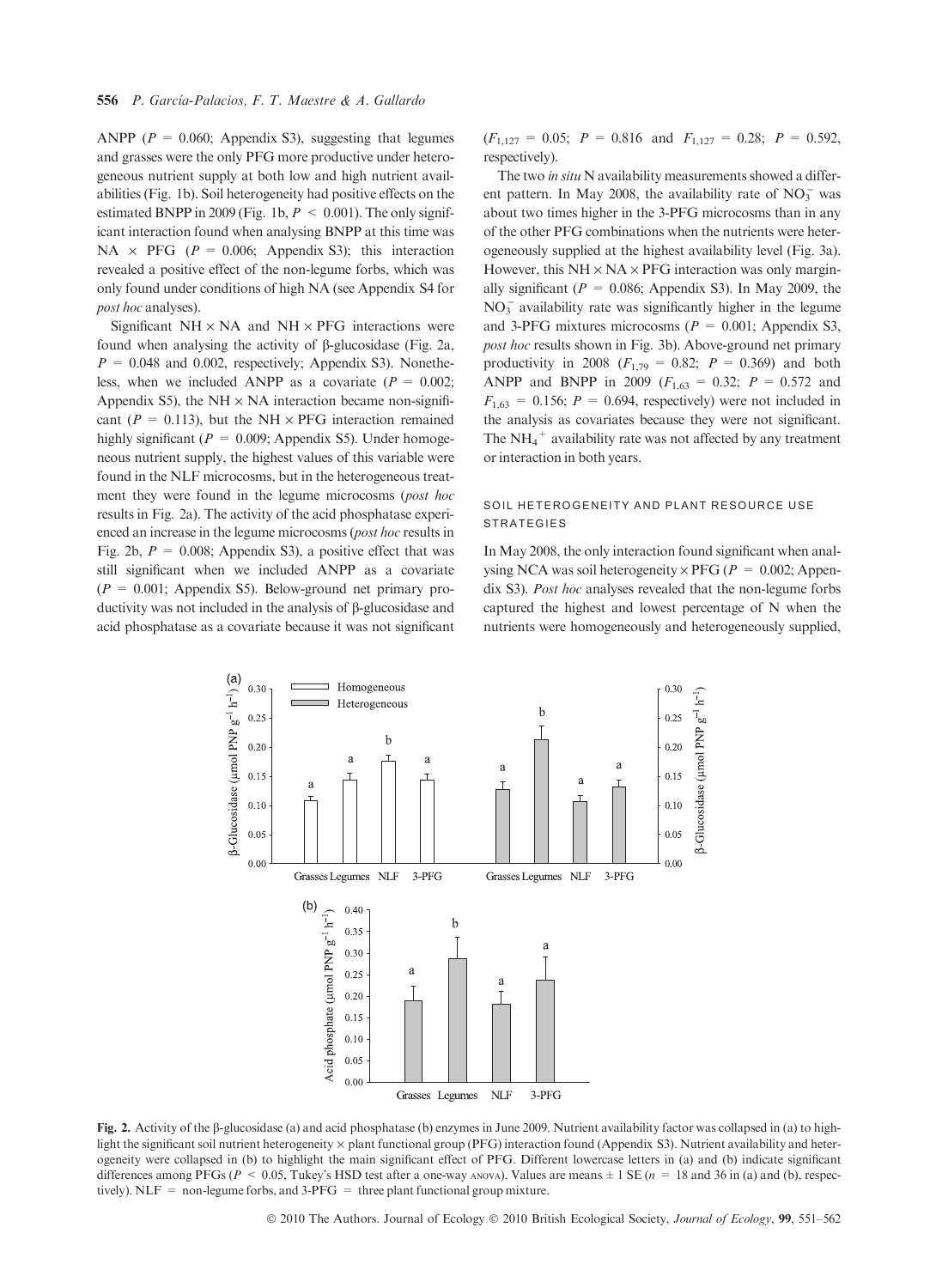

Fig. 3. NO<sub>3</sub> availability rate in June 2008 (a) and May 2009 (b). Nutrient availability and heterogeneity factors were collapsed in (b) to highlight the main significant effect of plant functional group (PFG). Different lowercase letters in (b) indicate significant differences among PFG levels  $(P < 0.05$ , Tukey's HSD test after a one-way ANOVA). Values are means  $\pm 1$  SE  $(n = 6$  and 20 in (a) and (b), respectively). About 50 and 100 mg N represent the two levels of nutrient availability provided. NLF = non-legume forbs, and 3-PFG = three plant functional group mixture. One replicate from each combination of treatments was ruled out in May 2009 due to extremely low N availability values found (below the method detection limit).

respectively (Fig. 4a). In May 2009, the pattern changed considerably (Fig. 4b), and a NH  $\times$  NA  $\times$  PFG significant interaction was found ( $P = 0.020$ ; Appendix S3). The non-legume forbs were the most efficient PFG taking up N under heterogeneous nutrient supply and at the highest nutrient availability level (see Appendix S6 for post hoc analyses). Total N uptake and variability (as indicated by the standard errors of the mean) in all the PFGs evaluated declined from 2008 to 2009 (Fig. 4).

All the PFG assessed demonstrated precise root foraging patterns when the organic material was supplied heterogeneously ( $P \le 0.001$ ; Appendix S3; Fig. 5). We only found a marginally significant NH  $\times$  NA interaction ( $P = 0.059$ ), suggesting that root foraging precision increased in the high nutrient availability level. No significant differences in this variable were found between PFGs. The RII index observed under homogeneous nutrient supply was not statistically significant from zero in most of the situations (Fig. 5).

#### **Discussion**

#### SOIL HETEROGENEITY MODULATES THE DIVERSITY– FUNCTION RELATIONSHIP

Recent research has suggested that the same levels of plant diversity can exert a stronger positive effect on ecosystem function in heterogeneous than in homogeneous environments (Tylianakis et al. 2008; Wacker et al. 2008). Our results support this idea and confirm our first hypothesis. Soil heterogeneity modulated the effects of nutrient availability and PFG diversity on ecosystem processes such as productivity and soil variables related to nutrient cycling. In agreement with other studies that have shown that species level diversity can interact with nutrient heterogeneity and supply to determine nutrient uptake and plant productivity (Maestre, Bradford & Reynolds 2005; Maestre & Reynolds 2006a, 2007a), our study provided clear evidence that the same is true when diversity is defined by plant functional groups.

The effects of soil heterogeneity as a modifier of plant diversity effects on productivity varied with the PFG evaluated. Grasses and legumes increased their ANPP in the second growing season under heterogeneous nutrient supply, but the non-legume forbs and 3-PFG mixtures did not experience such a response. Specific relations between ANPP of each functional group and root foraging precision in homogenous and heterogeneous conditions did not explain this soil heterogeneity  $\times$  PFG interaction (Appendix S7). Even though our experimental design and measurements cannot provide a mechanistic explanation for this interaction, we suggest that soil heterogeneity enhanced intra-functional group complementarity in resource use, which may indeed promote an increase in ANPP. Wacker et al. (2008) found that soil heterogeneity can promote complementarity-based biodiversity effects in experimental grassland communities comprised by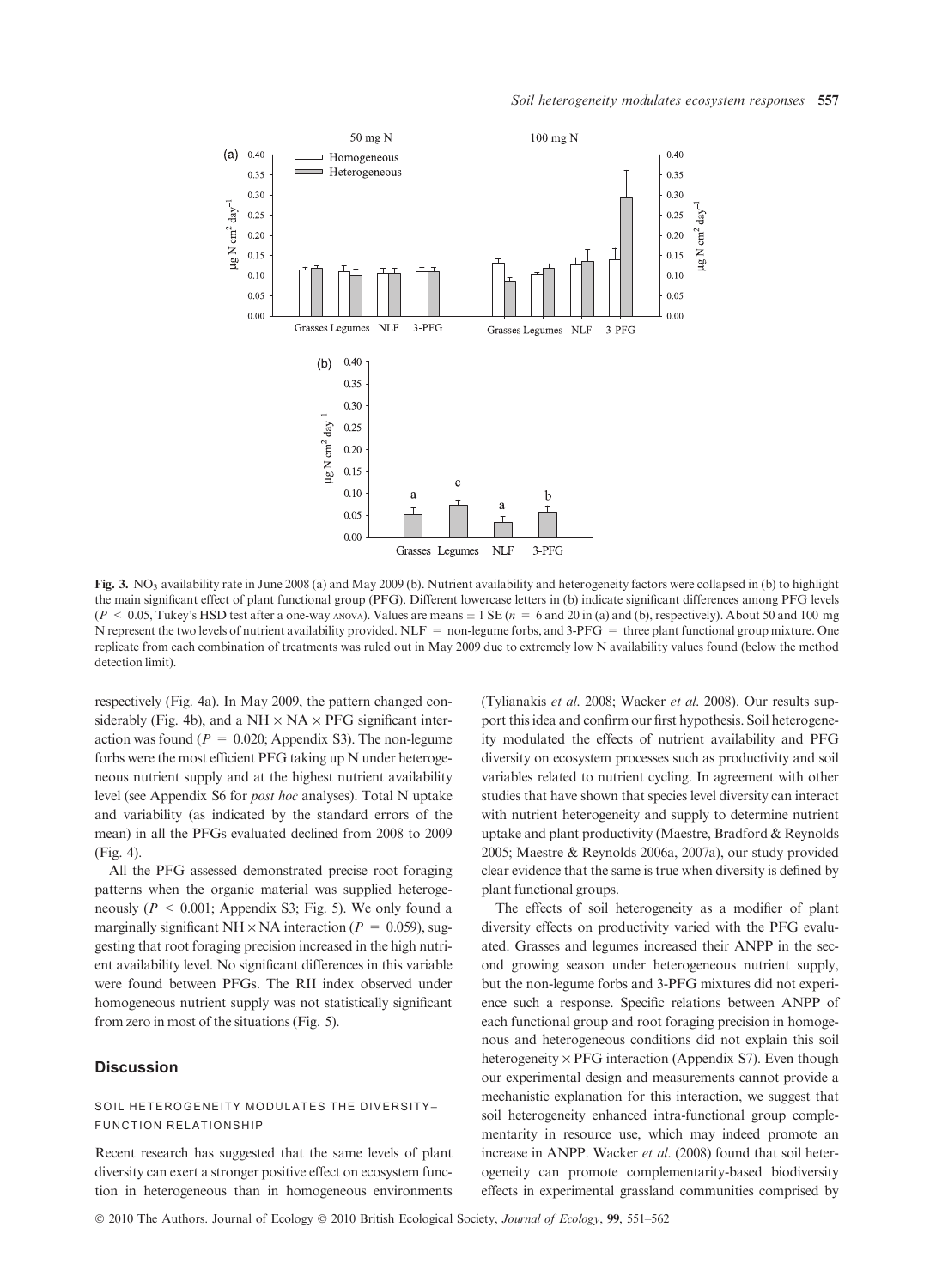

Fig. 4. Percentage of N added as organic material captured by assemblages (NCA) in June 2008 (a) and May 2009 (b). Nutrient availability levels were collapsed in (a) to highlight the significant nutrient heterogeneity  $\times$  plant functional group (PFG) interaction found (Appendix S3). Different lowercase letters in (a) indicate significant differences among PFGs (P < 0.05, Tukey's HSD test after a one-way anova). Values are means  $\pm$  1 SE (n = 18 and 9 in (a) and (b), respectively). About 50 and 100 mg N represent the two levels of nutrient availability provided.  $NLF =$  non-legume forbs, and 3-PFG = three plant functional group mixture. See Appendix S6 for *post hoc* analyses of the three-way significant interaction found when analysing June 2009 data (b).



Fig. 5. Root foraging precision into nutrient patches in May 2009. Positive values of the relative interaction (RII) index indicate precise root biomass proliferation into the nutrient patch (see 'Materials and methods' section for details on its calculation). Values are means  $\pm$  95% confidence intervals ( $n = 9$ ). Significant root foraging patterns are indicated by confidence intervals that do not overlap 0. 50 and 100 mg N represent the two levels of nutrient availability provided. NLF = non-legume forbs, and  $3-PFG$  = three plant functional group mixture.

different functional groups. Plant species within functional groups may have also different resource use strategies that allow them to use the new potential niches created by nutrient heterogeneity (Loreau, Mouquet & González 2003; Gross et al. 2007), but our experimental approach does not allow us to explore these relationships. Although soil heterogeneity

did not directly affect the surrogates of C, P and N cycling evaluated, it conditioned the PFG effects on the activity of  $\beta$ -glucosidase and the availability rate of NO<sub>3</sub><sup>-</sup> in 2008. A weak positive relation between productivity and nutrient cycling was found for most of the soil variables, even though soil heterogeneity did not influence it (Appendix S8). There-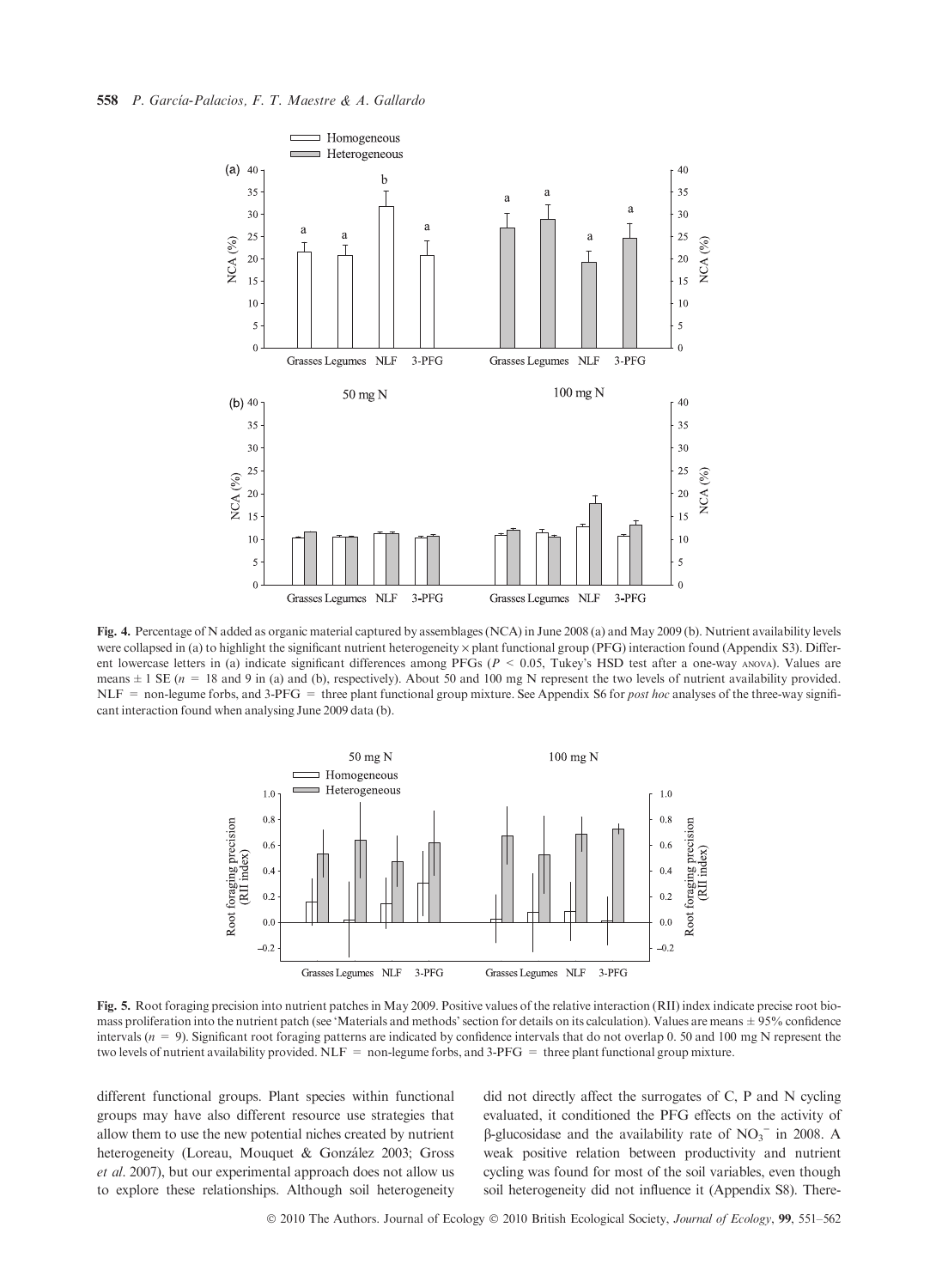fore, the potential effect of a productivity increase modulated by soil nutrient heterogeneity on nutrient cycling cannot be explained in terms of resource inputs into the soil (Wardle et al. 1999). This result suggests that differences in plant morphological and physiological traits, such as the production of high decomposability litter by legumes (Wardle 2002), or species-specific associations with soil microbes enhancing nutrient cycling (Hodge, Campbell & Fitter 2001), could be potential determinants of soil heterogeneity influence on the plant diversity–nutrient cycling relationships observed.

#### PLANT RESOURCE USE STRATEGIES AND ECOSYSTEM PROCESSES IN HETEROGENEOUS ENVIRONMENTS

As found in many studies conducted with individuals, populations and communities (Hutchings & de Kroon 1994; Fransen, de Kroon & Berendse 2001; Hodge 2004; Maestre, Bradford & Reynolds 2005; Maestre & Reynolds 2007a; b), plants in our model communities selectively placed their roots in the nutrient patches. This root foraging pattern was particularly marked at the highest nutrient availability, a response observed by previous studies (Fransen & de Kroon 2001; Maestre, Bradford & Reynolds 2005; Maestre & Reynolds 2007b). Root proliferation under heterogeneous conditions increases with increasing contrast between the patch and the background soil, especially in nutrient-limited plants (Lamb, Haag & Cahill 2004). The high nutrient availability patch represented 10% of all N contained in our low-fertility soil, although only 1% in terms of volume. Therefore, the poor soil conditions, typical of semi-arid roadside prairie slopes (Bochet, Garcia-Fayos & Tormo 2007), may further enhance the benefits of root foraging into nutrient patches.

The positive effect of soil heterogeneity on primary productivity has been previously assessed at the species (Bilbrough & Caldwell 1997), population (Day, Hutchings & John 2003; Maestre & Reynolds 2006b) and community (Maestre, Bradford & Reynolds 2005; Wijesinghe, John & Hutchings 2005) levels. According to results from these studies, we found a general positive effect of soil nutrient heterogeneity on ANPP during the first growing season and on ANPP and BNPP after two growing seasons. However, the rate of soil nutrient cycling was not directly affected by the spatial pattern of nutrient supply. Different root responses to soil heterogeneity explained its positive effect on productivity, supporting our second hypothesis. The legumes and 3-PFG mixtures were the most productive functional groups in the first growing season, when they captured more N under heterogeneous nutrient supply, suggesting an increase in nutrient use efficiency as a rapid response to soil heterogeneity (Hodge 2004). This initial gain in nitrogen uptake experienced by legumes disappeared in the second growing season, when the low  $NO_3^-$  availability rate may suggest patch and overall soil nutrient depletion. Other soil heterogeneity studies have reported reductions in shoot biomass in the long term because of patch depletion and high nutrient losses promoted by a limited root life span (Fransen & de Kroon 2001), especially in legumes (Tjoelker et al. 2005). However, in the second growing season, legumes were still the

most productive functional group, albeit only under heterogeneous conditions of nutrient supply. Legumes may compensate for this reduction in soil nutrient availability by increasing bacterial N fixation and⁄ or mycorrhizal fungi activity (van der Heijden, Bardgett & van Straalen 2008). On the other hand, at the end of the experiment, the non-legume forbs turned to have the highest rates of N capture in heterogeneous treatments under high levels of nutrient supply. Although this PFG presented the lowest morphological plasticity (as measured by the root foraging precision), it showed enough physiological plasticity to acquire more N from the organic patches. The lower root foraging precision of non-legume forbs corresponded with their higher specific root length (P. García-Palacios, unpublished data), as predicted by Fitter (1994). These results do not agree with previous findings predicting an important role for root physiological plasticity and morphological responses in the short- and long-term exploitation of patches, respectively (Burns 1991; Hodge 2004), but support the findings of Fransen, de Kroon & Berendse (2001). The non-legume forbs compensated for the nutrient-poor soil conditions found in the second growing season (Fig. 3b) by investing more resources in root than in shoot production in the heterogeneous treatments. Overall these results indicate the existence of different plant resource use strategies among plant functional groups (Gross et al. 2007).

## ECOSYSTEM RESPONSES TO CHANGES IN PLANT FUNCTIONAL GROUP IDENTITY AND DIVERSITY

Unsurprisingly, legumes increased inorganic N availability (Harrison & Bardgett 2010) in the second growing season. The same effect was found in the 3-PFG mixtures, albeit its magnitude was smaller than that produced by legumes. These results may be caused by the multispecies sampling effect for legumes proposed by Huston & McBride (2002), where more diverse pots (three PFG vs. one PFG in our study) have a higher chance of simultaneously containing legume species. However, the legumes also enhanced the activity of the acid phosphatase and  $\beta$ -glucosidase enzymes, but the latter only under heterogeneous nutrient supply. These positive effects of legumes on soil nutrient cycling variables were independent of their aboveand below-ground biomass (Stephan, Meyer & Schmid 2000). Collectively, these findings suggest that legume effects on soil functioning are mediated by microbial communities, probably by promoting a shift towards a bacterial-based energy channel that is typically associated with rapid rates of nutrient cycling in infertile soils (van der Heijden, Bardgett & van Straalen 2008; Harrison & Bardgett 2010). Therefore, PFG identity was more important than PFG richness to recover several ecosystem processes in the studied assemblages, providing support for our third hypothesis.

### CONCLUDING REMARKS

The use of natural soil and organic patches (e.g. leaves) in our experimental design, and the natural climatic conditions experienced by the microcosms, allow us to interpret our results in a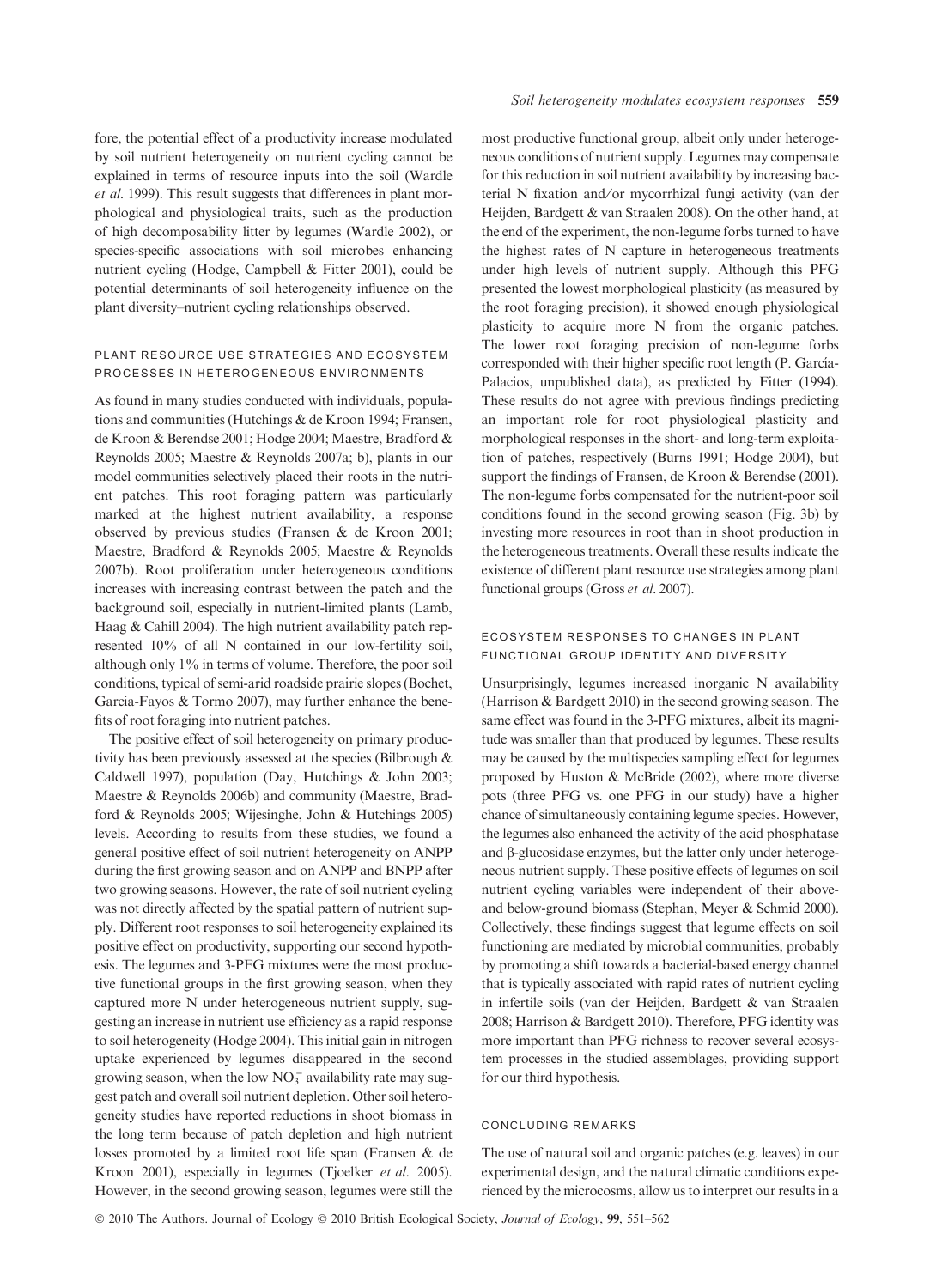more appropriate ecological context than in studies that use artificial soils and environmental conditions (Hodge 2004). However, their extrapolation to the natural world must be done with caution because of: (i) the physical restriction of pots for lateral root growth (Fransen et al. 1999) and deep root systems (particularly for non-legume forb species; Weaver 1958), (ii) the patterns of patch heterogeneity and degree of contrast to the background soil, which may not reflect those found in the field, and (iii) the single nutrient application conducted, which contrasts with the highly dynamic creation of nutrient patches in nature. In addition, N uptake patterns evaluated at the community level may mix different root–shoot partitioning and temporal abilities to capture soil nitrogen of the species involved (Einsmann et al. 1999). Despite these methodological problems, the plant assemblage signal for N uptake was strong enough to show several significant effects. The functional classification used in this study also has limitations. Some species belonging to the same PFG can have different life forms (hemicryptophytes or geophytes) and functional attributes. However, as significant effects have been found on several resource use strategy and ecosystem variables, the species evaluated can be grouped to predict their effects on ecosystem functioning (Reich et al. 2004; McLaren & Turkington 2010). The PFG classification employed can be improved by measuring those plant functional traits specifically related to the ecosystem variables of interest (Wright et al. 2006; Gross et al. 2007).

As a community-level study using multiple ecosystem response variables, our research helps to determine whether soil heterogeneity is important for plant community dynamics and ecosystem functioning. In general terms, soil heterogeneity improved the ANPP and BNPP of the assemblages, but had no direct effects on the surrogates of nutrient cycling that were evaluated. However, this ecosystem feature modulated the effects of nutrient availability and plant functional groups on some soil variables and on the resource use strategy of the assemblages. Our results highlight the importance of explicitly considering soil heterogeneity in diversity–ecosystem functioning experiments (Maestre & Reynolds 2006a, 2007b; Tylianakis et al. 2008; Jiang, Wan & Li 2009). Such consideration will substantially improve our ability to fully understand the role of plant communities on ecosystem functioning in ubiquitous heterogeneous environments (Hector & Bagchi 2007).

#### Acknowledgements

We thank Adrián Escudero for his help with the experimental design, Patricia Valiente, Jorge Papadopoulos, Becky Mou, Carlos Díaz, Rafael Sendra and Santiago Soliveres for their help during the development of the experiment, José Margalet for his help with the logistic at the plant growth facilities of Rey Juan Carlos University (CULTIVE), Matt Bowker for revising the English, and Robert Jones and two anonymous referees for their constructive comments on an earlier version of this manuscript. F.T.M. is supported by the European Research Council under the European Community's Seventh Framework Programme (FP7/2007-2013)/ERC Grant agreement no. 242658. P.G.P. is supported by a fellowship from Fundación Biodiversidad-CINTRA (EXPERTAL grant). This research was supported by the EXPERTAL and EFITAL (B007/2007/3-10.2) grants, funded by Fundación Biodiversidad-CINTRA and the Spanish Ministerio de Medio Ambiente, respectively.

#### **References**

- Armas, C., Pugnaire, F.I. & Ordiales, R. (2004) Measuring plant interactions: a new comparative index. Ecology, 85, 2682–2686.
- Bezemer, T.M., Lawson, C.S., Hedlund, K., Edwards, A.R., Brook, A.J., Igual, J.M., Mortimer, S.R. & van der Putten, W.H. (2006) Plant species and functional group effects on abiotic and microbial soil properties and plant-soil feedback responses in two grasslands. Journal of Ecology, 94, 893– 904.
- Bilbrough, C.J. & Caldwell, M.M. (1997) Exploitation of springtime ephemeral N pulses by six Great Basin species. Ecology, 78, 231–243.
- Bochet, E., Garcia-Fayos, P. & Tormo, J. (2007) Soil water availability effects on seed germination account for species segregation in semiarid roadslopes. Plant and Soil, 295, 179–191.
- Burns, I.G. (1991) Short- and long-term effects of a change in the spatial distribution of nitrate in the root zone on nitrogen uptake, growth and root development of young lettuce plants. Plant, Cell & Environment, 14, 21–33.
- Campbell, B.D., Grime, J.P. & Mackey, J.M.L. (1991) A trade-off between scale and precision in resource foraging. Oecologia, 87, 532–538.
- Cardinale, B.J., Nelson, K. & Palmer, M.A. (2000) Linking species diversity to the functioning of ecosystems: on the importance of environmental context. Oikos, 91, 175–183.
- Castillo-Monroy, A.P., Maestre, F.T., Delgado-Baquerizo, M. & Gallardo, A. (2010) Biological soil crusts modulate nitrogen availability in semi-arid ecosystems: insights from a Mediterranean grassland. Plant and Soil, 333, 21–34.
- Day, K.J., Hutchings, M.J. & John, E.A. (2003) The effects of spatial pattern of nutrient supply on yield, structure and mortality in plant populations. Journal of Ecology, 91, 541–553.
- Douglas, F. (2007) Drought effects on above and belowground production of a grazed temperate grassland ecosystem. Oecologia, 152, 131-139.
- Einsmann, J.C., Jones, R.H., Pu, M. & Mitchell, A.J. (1999) Nutrient foraging traits in 10 co-occurring plant species of contrasting life forms. Journal of Ecology, 87, 609–619.
- Farley, R.A. & Fitter, A.H. (1999) Temporal and spatial variation in soil resources in a deciduous woodland. Journal of Ecology, 87, 688–696.
- Fitter, A.H. (1994) Architecture and biomass allocation as components of the plastic response of root systems to soil heterogeneity. Exploitation of Environmental Heterogeneity of Plants (eds M.M. Caldwell & R.W. Pearcy), pp. 305–323, Academic Press, New York, USA.
- Fransen, B. & de Kroon, H. (2001) Long-term disadvantages of selective root placement: root proliferation and shoot biomass of two perennial grass species in a 2-year experiment. Journal of Ecology, 89, 711–722.
- Fransen, B., de Kroon, H. & Berendse, F. (2001) Soil nutrient heterogeneity alters competition between two perennial grass species. Ecology, 82, 2534– 2546.
- Fransen, B., de Kroon, H., de Kovel, C.G. & van Den Bosch, F. (1999) Disentangling the effects of root foraging and inherent growth rate on plant biomass accumulation in heterogeneous environments: a modeling study. Annals of Botany, 84, 305–311.
- Garcia-Fayos, P., Recatala, T.M., Cerdá, A. & Calvo, A. (1995) Seed population-dynamics on badland slopes in southeastern Spain. Journal of Vegetation Science, 6, 691–696.
- Gotelli, N.J. & Ellison, A.M. (2004) A Primer of Ecological Statistics. Sinauer Associates, Sunderland.
- Gross, K.L., Pregitzer, K.S. & Burton, A.J. (1995) Spatial variation in nitrogen availability in three successional plant communities. Journal of Ecology, 83, 357–367.
- Gross, N., Suding, K.N., Lavorel, S. & Roumet, C. (2007) Complementarity as a mechanism of coexistence between functional groups of grasses. Journal of Ecology, 95, 1296–1305.
- Harrison, K.A. & Bardgett, R.D. (2010) Influence of plant species and soil conditions on plant–soil feedback in mixed grassland communities. Journal of Ecology, 98, 384–395.
- Hector, A. & Bagchi, R. (2007) Biodiversity and ecosystem multifunctionality. Nature, 448, 188–190.
- van der Heijden, M.G.A., Bardgett, R.D. & van Straalen, N.M. (2008) The unseen majority: soil microbes as drivers of plant diversity and productivity in terrestrial ecosystems. Ecology Letters, 11, 296-310.
- Hodge, A. (2004) The plastic plant: root responses to heterogeneous supplies of nutrients. New Phytologist, 162, 9–24.
- Hodge, A., Campbell, C.D. & Fitter, A.H. (2001) An arbuscular mycorrhizal fungus accelerates decomposition and acquires nitrogen directly from organic material. Nature, 413, 297–299.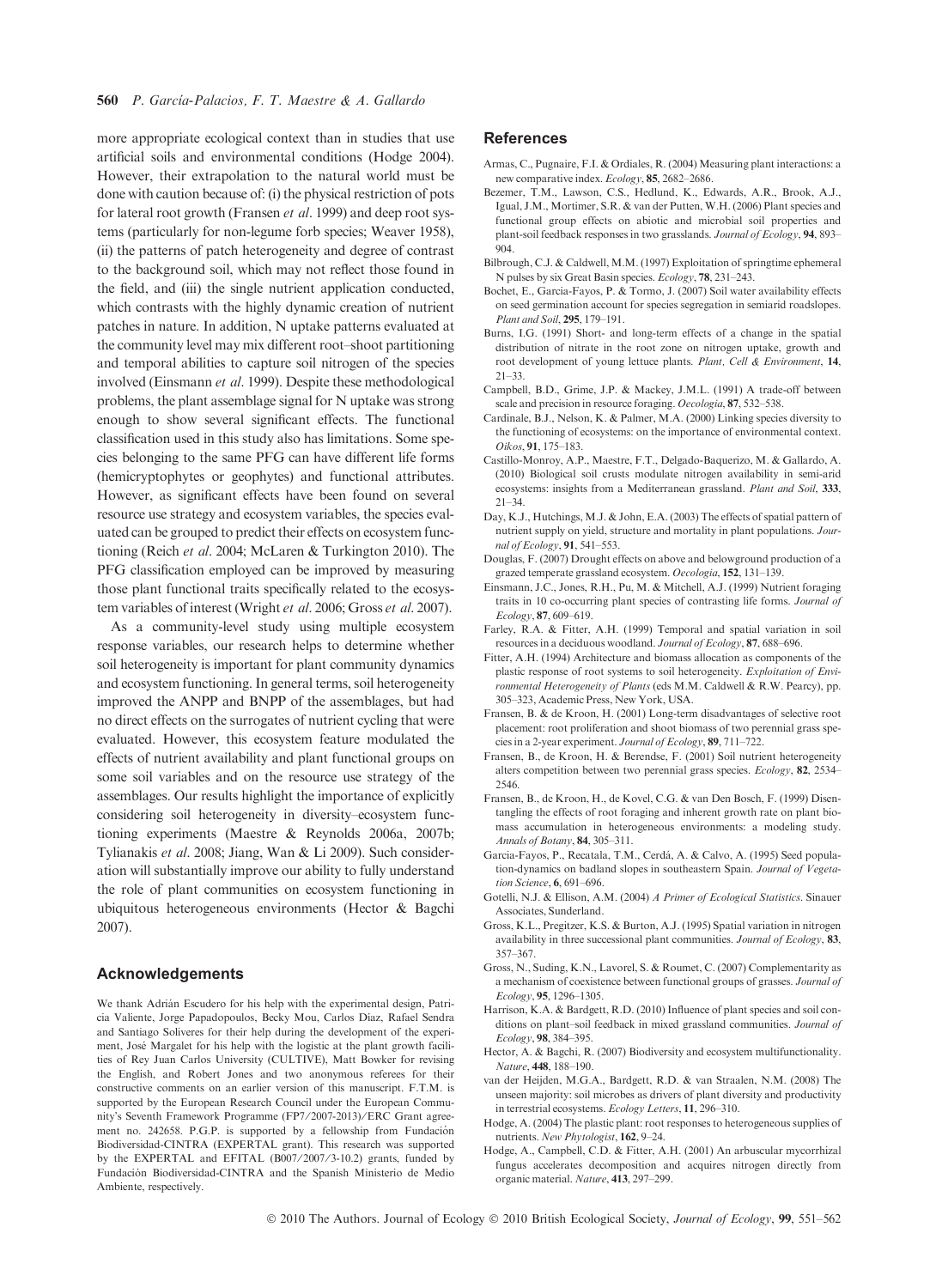- Hodge, A., Stewart, J., Robinson, D., Griffiths, B.S. & Fitter, A.H. (1998) Root proliferation, soil fauna and plant nitrogen capture from nutrient-rich patches in soil. New Phytologist, 134, 479–494.
- Hooper, D.U. & Vitousek, P.M. (1997) The effects of plant composition and diversity on ecosystem processes. Science, 277, 1302–1305.
- Huston, M.A. & McBride, A.C. (2002) Evaluating the relative strengths of biotic versus abiotic controls on ecosystem processes. Biodiversity and Ecosystem Functioning (eds M. Loreau, S. Naeem & P. Inchausti), pp. 47–60, Oxford University Press, Oxford, UK.
- Hutchings, M.J. & de Kroon, H. (1994) Foraging in plants: the role of morphological plasticity in resource acquisition. Advances in Ecological Research, 25, 159–238.
- Hutchings, M.J., John, E.A. & Wijesinghe, D.K. (2003) Toward understanding the consequences of soil heterogeneity for plant populations and communities. Ecology, 84, 2322–2334.
- Jackson, R.B. & Caldwell, M.M. (1993) Geostatistical patterns of soil heterogeneity around individual perennial plants. Journal of Ecology, 81, 683–669.
- Jackson, R.B., Manwaring, J.H. & Caldwell, M.M. (1990) Rapid physiological adjustment of roots to localized soil enrichment. Nature, 344, 58–60.
- Jackson, R.B., Canadell, J., Ehleringer, J.R., Mooney, H.A., Sala, O.E. & Schulze, E.D. (1996) A global analysis of root distributions for terrestrial biomes. Oecologia, 108, 389–411.
- Jiang, L., Wan, S.Q. & Li, L.H. (2009) Species diversity and productivity: why do results of diversity-manipulation experiments differ from natural patterns? Journal of Ecology, 97, 603-608.
- Kembel, S.W. & Cahill, J.F. (2005) Plant phenotypic plasticity belowground: a phylogenetic perspective on root foraging trade-offs. American Naturalist, 166, 216–230.
- Kembel, S.W., de Kroon, H., Cahill, J.F. & Mommer, L. (2008) Improving the scale and precision of hypotheses to explain root foraging ability. Annals of Botany, 101, 1295–1301.
- de Kroon, H. & Mommer, L. (2006) Root foraging theory put to the test. Trends in Ecology & Evolution, 21, 113–116.
- Lamb, E.G., Haag, J.J. & Cahill, J.F. Jr (2004) Patch-background contrast and patch density have limited effects on root proliferation and plant performance in Abutilon theophrasti. Functional Ecology, 18, 836–843.
- Loreau, M., Mouquet, N. & González, A. (2003) Biodiversity as spatial insurance in heterogeneous landscapes. Proceedings of the National Academy of Sciences, 100, 12765–12770.
- Loreau, M., Naeem, S., Inchausti, P., Bengtsson, J., Grime, J.P., Hector, A., Hooper, D.U., Huston, M.A., Raffaelli, D., Schmid, B., Tilman, D. & Wardle, D. (2001) Biodiversity and ecosystem functioning: current knowledge and future challenges. Science, 294, 804–808.
- Maestre, F.T., Bradford, M.A. & Reynolds, J.F. (2005) Soil nutrient heterogeneity interacts with elevated  $CO<sub>2</sub>$  and nutrient availability to determine species and assemblage responses in a model grassland community. New Phytologist, 168, 637–650.
- Maestre, F.T. & Reynolds, J.F. (2006a) Spatial heterogeneity in soil nutrient supply modulates nutrient and biomass responses to multiple global change drivers in model grassland communities. Global Change Biology, 12, 2431-2441.
- Maestre, F.T. & Reynolds, J.F. (2006b) Nutrient availability and atmospheric CO2 partial pressure modulate the effects of nutrient heterogeneity on the size structure of populations in grassland species. Annals of Botany, 98, 227– 235.
- Maestre, F.T. & Reynolds, J.F. (2007a) Biomass responses to elevated CO<sub>2</sub>, soil heterogeneity and diversity: an experimental assessment with grassland assemblages. Oecologia, 151, 512–520.
- Maestre, F.T. & Reynolds, J.F. (2007b) Amount or pattern? Grassland responses to the heterogeneity and availability of two key resources. Ecology, 88, 501–511.
- Manzoni, S., Porporato, A. & Schimel, J.P. (2008) Soil heterogeneity in lumped mineralization-immobilization models. Soil Biology & Biochemistry, 40, 1137–1148.
- McLaren, J.R. & Turkington, R. (2010) Ecosystem properties determined by plant functional group identity. Journal of Ecology, 98, 459–469.
- Mulder, C.P., Uliassi, D.D. & Doak, D.F. (2001) Physical stress and diversity– productivity relationships: The role of positive interactions. Proceedings of the National Academy of Sciences, 98, 6704–6708.
- Rajaniemi, T.K. & Reynolds, H.L. (2004) Root foraging for patchy resources in eight herbaceous plant species. Oecologia, 141, 519–525.
- Reich, P., Tilman, D., Craine, J., Ellsworth, D., Tjoelker, M.G., Knops, J., Wedin, D., Naeem, S., Bahauddin, D., Goth, J., Bengston, W. & Lee, T.D. (2001) Do species and functional groups differ in acquisition and use of C, N

#### Soil heterogeneity modulates ecosystem responses 561

and water under varying atmospheric  $CO<sub>2</sub>$  and N availability regimes? A field test with 16 grassland species. New Phytologist, 150, 435–448.

- Reich, P.B., Tilman, D., Naeem, S., Ellsworth, D.S., Knops, J., Craine, J., Wedin, D. & Trost, J. (2004) Species and functional group diversity independently influence biomass accumulation and its response to  $CO<sub>2</sub>$  and N. Proceedings of the National Academy of Sciences, 101, 10101–10106.
- Reiss, J., Bridle, J.R., Montoya, J.M. & Woodward, G. (2009) Emerging horizons in biodiversity and ecosystem functioning research. Trends in Ecology  $\&$ Evolution, 24, 505–514.
- Ryel, R.J., Caldwell, M.M. & Manwaring, J.H. (1996) Temporal dynamics of soil spatial heterogeneity in sagebrush-wheatgrass steppe during a growing season. Plant and Soil, 184, 299-306.
- Scurlock, J.M.O., Johnson, K. & Olson, R.J. (2002) Estimating net primary production from worldwide extant grassland biomass dynamics measurements. Global Change Biology, 8, 736–748.
- Sims, G.K., Ellsworth, T.R. & Mulvaney, R.L. (1995) Microscale determination of inorganic nitrogen in water and soil extracts. Communications in Soil Science & Plant Analysis, 26, 303-316.
- Spehn, E.M., Scherer-Lorenzen, M., Schmid, B., Hector, A., Caldeira, M.C., Dimitrakopoulos, P., Finn, J.A., Jumpponen, A., O'Donnovan, G., Pereira, J.S. et al. (2002) The role of legumes as a component of biodiversity in a cross-European study of grassland biomass nitrogen. Oikos, 98, 205–218.
- Srivastava, D.S. & Vellend, M. (2005) Biodiversity-ecosystem function research: is it relevant to conservation? Annual Review of Ecology, Evolution and Systematics, 36, 267–294.
- Stephan, A., Meyer, A.H. & Schmid, B. (2000) Plant diversity affects culturable soil bacteria in experimental grassland communities. *Journal of Ecology*, 88, 988–998.
- Subler, S., Blair, J.M. & Edwards, C.A. (1995) Using anion-exchange membranes to measure soil nitrate availability and net nitrification. Soil Biology & Biochemistry, 27, 911–917.
- Tabatabai, M.A. (1982) Soil enzymes. Methods of soil analysis. Part 2. Agronomical Monograph No. 9 (eds A.L. Page, R.H. Miller & D.R. Keeney), pp. 501–538, American Society of Agronomy and Soil Science of America, Madison, USA.
- Tabatabai, M.A. & Bremner, J.M. (1969) Use of p-nitrophenyl phosphate in assay of soil phosphatase activity. Soil Biology & Biochemistry, 1, 301–307.
- Thompson, K., Askew, A.P., Grime, J.P., Dunnett, N.P. & Willis, A.J. (2005) Biodiversity, ecosystem function and plant traits in mature and immature plant communities. Functional Ecology, 19, 355–358.
- Tilman, D., Knops, J., Wedin, D., Reich, P., Ritchie, M. & Siemann, E. (1997) The influence of functional diversity and composition on ecosystem processes. Science, 29, 1300–1302.
- Tjoelker, M.G., Craine, J.M., Wedin, D., Reich, P.B. & Tilley, J.M.A. (2005) Linking leaf and root trait syndromes among 39 grassland and savannah species. New Phytologist, 167, 493-508.
- Tylianakis, T., Rand, T.A., Kahmen, A., Klein, A.M., Buchmann, N., Perner, J. & Tscharntke, T. (2008) Resource heterogeneity moderates the biodiversity–function relationship in real world ecosystems. PLOS Biology, 6, e47.
- Wacker, L., Baudois, O., Eichenberger-Glinz, S. & Schmid, B. (2008) Environmental heterogeneity increases complementarity in experimental grassland communities. Basic & Applied Ecology, 9, 467–474.
- Wardle, D. (2002) Communities and Ecosystems: Linking the Aboveground and Belowground Components. Monographs in Population Biology v. 34. Princeton University Press, Madison, USA.
- Wardle, D.A., Bonner, K.I., Barker, G.M., Yeates, G.W., Nicholson, K.S., Bardgett, R.D., Watson, R.N. & Ghani, A. (1999) Plant removals in perennial grassland: vegetation dynamics, decomposers, soil biodiversity, and ecosystem properties. Ecological Monographs, 69, 535–568.
- Weaver, J.E. (1958) Classification of root systems of forbs of grassland and a consideration of their significance. Ecology, 39, 394–401.
- Whitford, W.G. (2002) Ecology of Desert Systems. Academic Press, London, UK.
- Wijesinghe, D.K., John, E.A. & Hutchings, M.J. (2001) Root system size and precision in nutrient foraging: responses to spatial pattern of nutrient supply in six herbaceous species. Journal of Ecology, 89, 972–983.
- Wijesinghe, D.K., John, E.A. & Hutchings, M.J. (2005) Does pattern of soil resource heterogeneity determine plant community structure? An experimental investigation. Journal of Ecology, 93, 99–112.
- Wright, J.P., Naeem, S., Hector, A., Lehman, C., Reich, P.B., Schmid, B. & Tilman, D. (2006) Conventional functional classification schemes underestimate the relationship with ecosystem functioning. Ecological Letters, 9, 111–120.